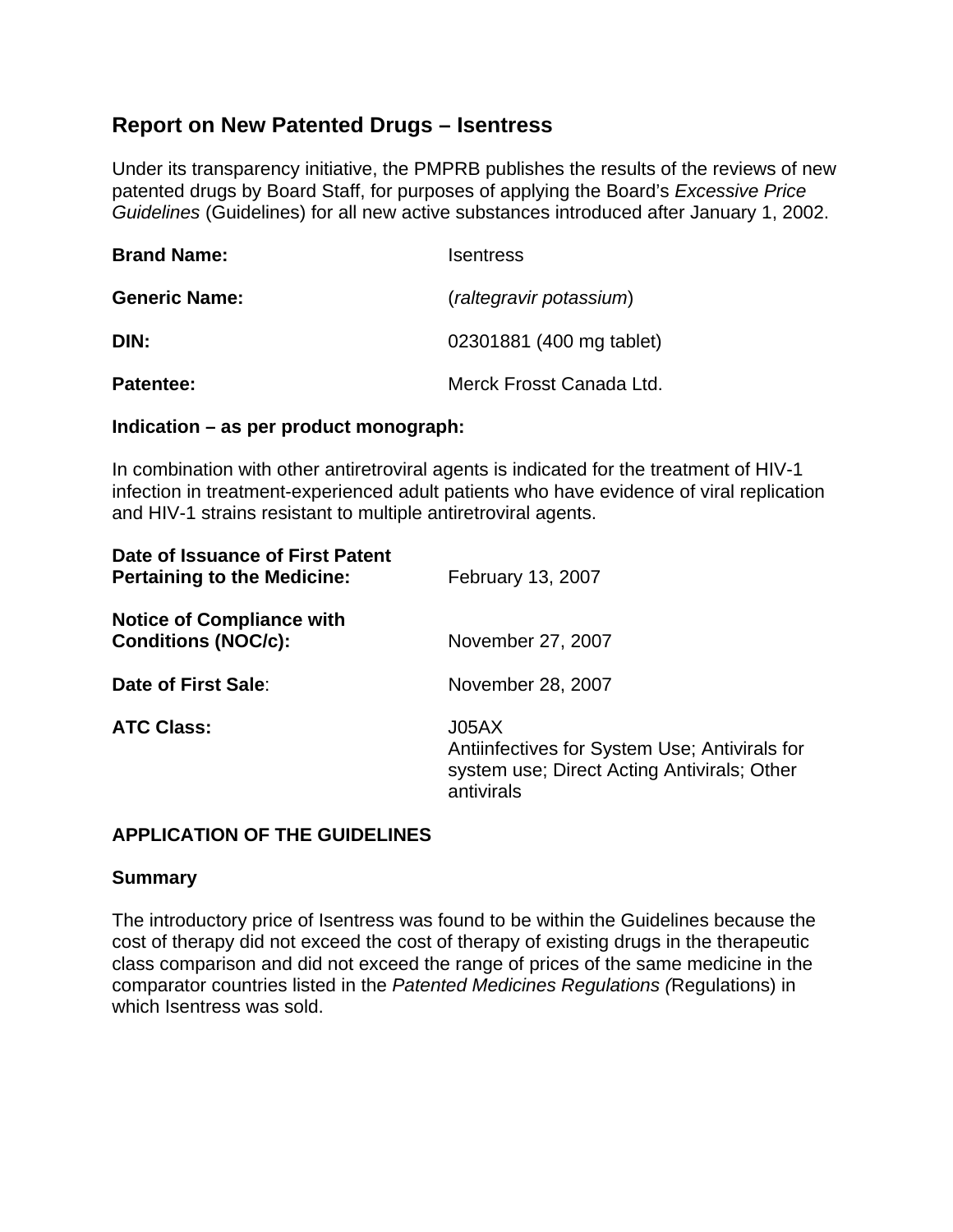## **Scientific Review**

Isentress is a new active substance and the PMPRB's Human Drug Advisory Panel (HDAP) recommended that Isentress be classified as a category 3 new medicine (provides moderate, little or no therapeutic advantage over comparable existing medicines).

The Therapeutic Class Comparison (TCC) test of the Guidelines provides that the price of a category 3 new drug product cannot exceed the prices of other comparable drugs that treat the same disease or condition. Comparators are generally selected from among existing drug products in the same  $4<sup>th</sup>$  level of the World Health Organization (WHO) Anatomical Therapeutic Chemical (ATC) classification system that are clinically equivalent in addressing the approved indication. See the PMPRB's *Compendium of Guidelines, Policies and Procedures* for a more complete description of the Guidelines and the policies on TCCs.

The HDAP recommended Fuzeon (*enfuvirtide*), Aptivus (*tipranavir*) plus Norvir Sec (*ritonavir*), Aptivus (*tipranavir*) plus Norvir Liquid (*ritonavir*), Prezista (*darunavir ethonolate*) plus Norvir Sec (*ritonavir*), and Prezista (*darunavir ethonolate*) plus Norvir Liquid (*ritonavir*) as appropriate comparators. Fuzeon shares the same 4<sup>th</sup> level ATC class as Isentress and is indicated in combination with other antiretroviral agents for the treatment of HIV-1 infection in treatment-experienced patients with evidence of HIV-1 replication despite ongoing antiretroviral therapy. Aptivus and Prezista, two protease inhibitors, which do not share the same 4<sup>th</sup> level ATC class as Isentress, are both indicated for treatment-experienced patients infected with HIV. They are included in treatment guidelines and review documents as treatment options for treatmentexperienced adult patients.

The Guidelines provide that the dosage recommended for comparison purposes will normally not be higher than the maximum of the usual recommended dosage. The recommended comparable dosage regimens for Isentress and the comparable drug products were based on their respective product monographs and supported by clinical literature.

## **Price Review**

Under the Guidelines, the introductory price of a category 3 new drug product will be presumed to be excessive if it exceeds the prices of all of the comparable drug products based on the TCC test or if it exceeds the range of prices of the same medicine sold in the seven countries listed in the Regulations.

The introductory price of Isentress 400 mg tablet was within the Guidelines as the cost per treatment did not exceed the cost per treatment of the comparator medicines as shown in the table below.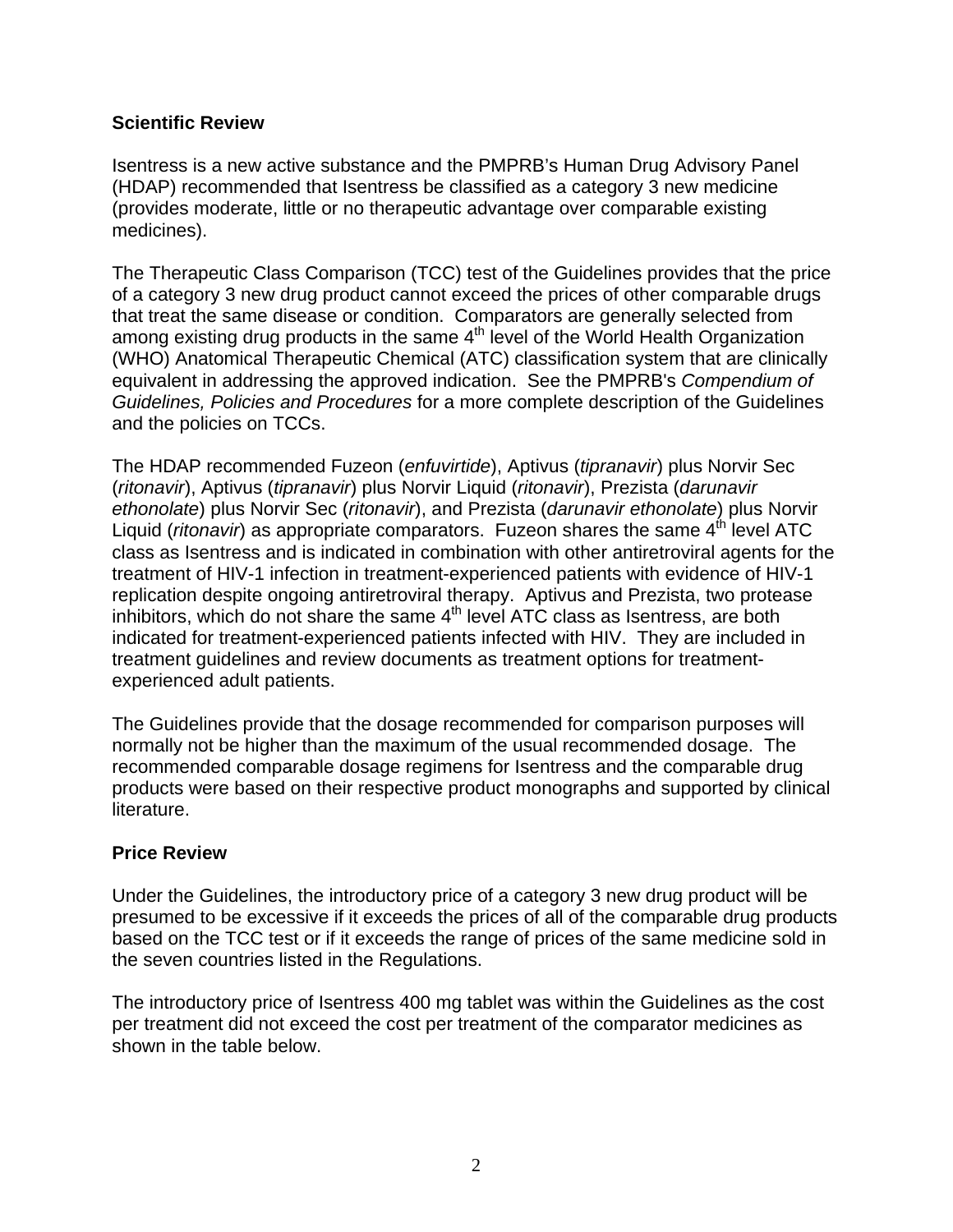| <b>Trade name</b><br>(Generic name) | <b>Strength</b>  | <b>Dosage Regimen</b><br>(Daily) | <b>Unit Price</b>         | <b>Treatment</b><br>Cost<br>(Daily) |
|-------------------------------------|------------------|----------------------------------|---------------------------|-------------------------------------|
| Isentress (raltegravir)             | 400 mg           | 2 tablets                        | $$13.5000^{(1)}$          | \$27.0000                           |
| Fuzeon ( <i>enfuvirtide</i> )       | $108 \text{ mg}$ | 2 vials                          | $$39.7600$ <sup>(1)</sup> | \$79.5200                           |
| Aptivus (tipranavir)                | 250 mg           | 4 capsules                       | $$8.2500^{(1)}$           |                                     |
|                                     |                  |                                  |                           | \$38.4500                           |
| Norvir Sec (ritonavir)              | 100 mg           | 4 capsules                       | $$1.3625^{(1)}$           |                                     |
| Aptivus (tipranavir)                | 250 mg           | 4 capsules                       | $$8.2500^{(1)}$           | \$38.4490                           |
|                                     |                  |                                  |                           |                                     |
| Norvir Liquid (ritonavir)           | 80 mg/mL         | 5 mL                             | $$1.0898^{(1)}$           |                                     |
| Prezista (darunavir ethonolate)     | 300 mg           | 4 tablets                        | $$6.9600^{(1)}$           |                                     |
|                                     |                  |                                  |                           | \$30.5650                           |
| Norvir Sec (ritonavir)              | $100 \text{ mg}$ | 2 capsules                       | $$1.3625^{(1)}$           |                                     |
| Prezista (darunavir ethonolate)     | 300 mg           | 4 tablets                        | $$6.9600^{(1)}$           |                                     |
|                                     |                  |                                  |                           | \$30.5645                           |
| Norvir Liquid (ritonavir)           | 80 mg/mL         | $2.5$ mL                         | $$1.0898^{(1)}$           |                                     |

## **Introductory Period (November to December 2007)**

#### **Sources**:

(1) Régie de l'assurance maladie du Québec, Juin 2007

In 2007, Isentress was being sold in three countries listed in the Regulations, namely Sweden, Switzerland and the United States. In compliance with the Guidelines, the price of Isentress in Canada did not exceed the range of prices in those countries, it was the lowest.

*The publication of Summary Reports is part of the PMPRB's commitment to make its price review process more transparent.* 

*Where comparators and dosage regimens are referred to in the Summary Reports, they have been selected by the HDAP for the purpose of carrying out the PMPRB's regulatory mandate, which is to review the prices of patented medicines sold in Canada to ensure that such prices are not excessive.* 

*The PMPRB reserves the right to exclude from the therapeutic class comparison list any drug if it has reason to believe it is being sold at an excessive price.* 

*In its Summary Reports, the PMPRB will also refer to the publicly available prices of comparators provided such prices are not more than 10% above a non-excessive price in which case no price will be made available. As a result, the publication of these prices is for information purposes only and should not be relied upon as being considered within the Guidelines.* 

*The information contained in the PMPRB's Summary Reports should not be relied upon for any purpose other than stated and is not to be interpreted as an endorsement, recommendation or approval of any drug nor is it intended to be relied upon as a substitute for seeking appropriate advice from a qualified health care practitioner.*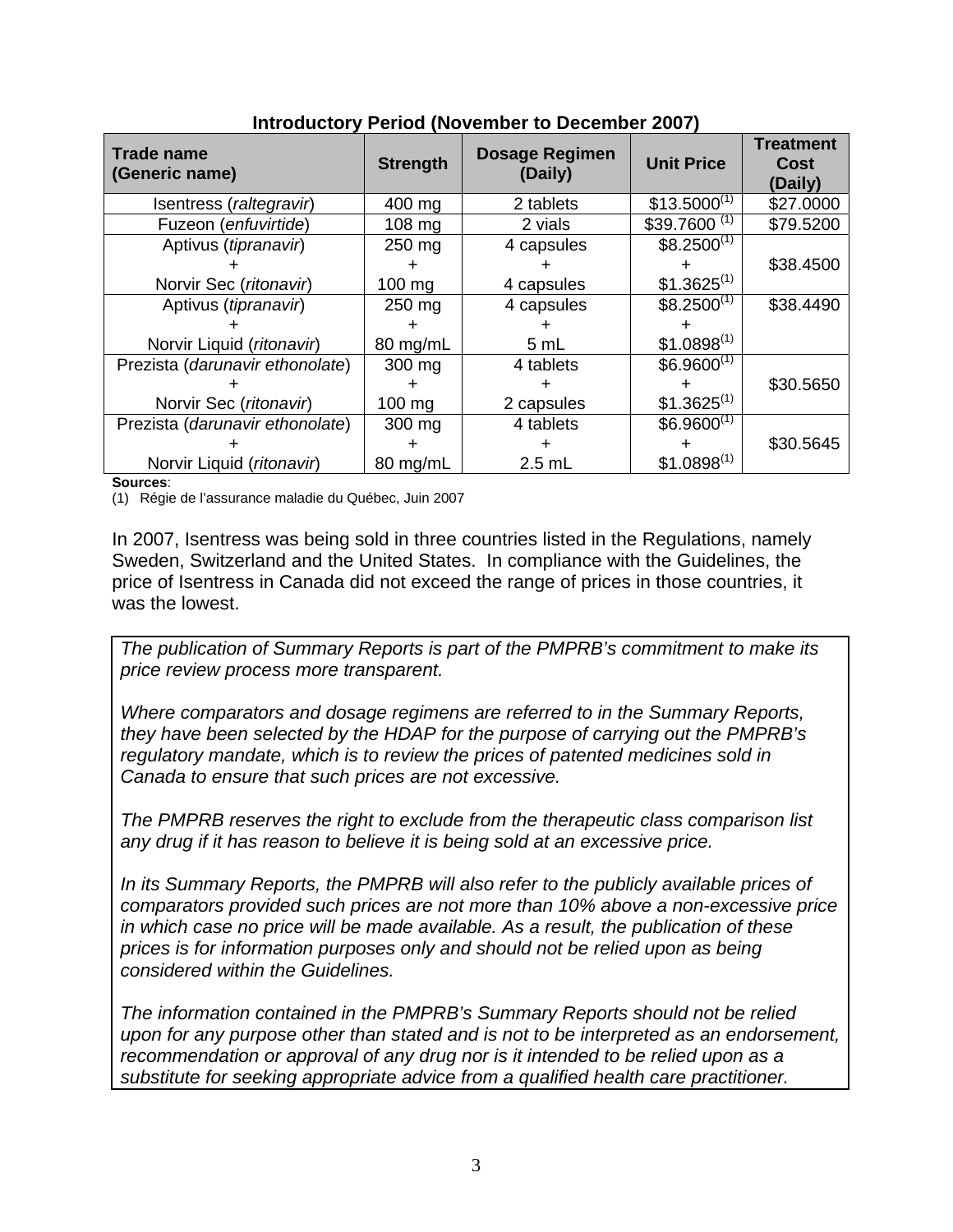#### **References – Isentress**

- 1. Anonymous. 48-week data on raltegravir in naïve patients. AIDS Patient Care Stds 2007; 21(9):703.
- 2. Anonymous. Anti-HIV agents. Raltegravir (Isentress) results after one year. Treatment Update 2007;19(6):8-9. Available from: http://www.catie.ca/tu.nsf/df739470490ae50d8525717f0061769d/4b79c66afb9fb910852 5738c00727756!OpenDocument.
- 3. Bartlett JG. Modifying HIV antiretroviral therapy regimens. Up To Date Online, November 17, 2006. Accessed online at: www.utdol.com.
- 4. Cahn P, Sued O. Raltegravir: a new antiretroviral class for salvage therapy. Lancet 2007;369:1235-6.
- 5. Correll T, Klibanov OM. Integrase Inhibitors: A new treatment option for patients with human immunodeficiency virus infection. Pharmacotherapy 2008;28(1):90-101.
- 6. Croxtall JD, Lyseng-Williamson KA, Perry CM. Raltegravir. Drugs 2008;68(1):131-8.
- 7. DHHS Panel on Antiretroviral Guidelines for Adults and Adolescents. Guidelines for the Use of Antiretroviral Agents in HIV-1-Infected Adults and Adolescents . January 29, 2008. Available from: http://aidsinfo.nih.gov/contentfiles/AdultandAdolescentGL.pdf
- 8. Gazzard B, Bernard AJ, Boffito M, Churchill D, Edwards S, Fisher N, et al; Writing Committee, British HIV Association. British HIV Association (BHIVA) guidelines for the treatment of HIV-infected adults with antiretroviral therapy (2006). HIV Med. 2006 Nov; 7(8): 487-503. Available: http://www.bhiva.org/files/file1001303.pdf
- 9. Grinsztejn B, Nguyen B-Y, Katlama C, *et al.* Safety and efficacy of the HIV-1 integrase inhibitor raltegravir (MK-0518) in treatment-experienced patients with multidrug-resistant virus: a phase II randomized controlled trial. Lancet 2007;369:1261-9.
- 10. Grinsztejn B, Nguyen B, Katlama C, *et al.* 48 week efficacy and safety of MK-0518, a novel HIV-1 integrase inhibitor, in patients with triple-class resistant virus [abstract]. Available from: http://www.abstractsonline.com/viewer/viewAbstract.asp?CKey={E1164EA8-563F-4689- 97C7-43C74D768231}&MKey={D52CF5B5-E7A0-40B1-B430- CE0AC26BBA9E}&AKey={32093528-52DC-4EBE-9D80- 29DAD84C92CE}&SKey={5F5FCA3D-1CD2-4AA3-A93F-73B4E8E75F71}.htm
- 11. Hammer SM, Saag MS, Schechter M, et al. Treatment for adults HIV infection: 2006 recommendations of the Internation AIDS Society-USA panel. JAMA 2006; 296: 827-43.
- 12. Jones J, Taylor B, Wilkin TJ, Hammer SM. Advances in antiretroviral therapy. Topics HIV Medicine 2007;15(2):48-82.
- 13. Markowitz M, Nguyen BY, Gottuzzo E, *et al*. Rapid and durable antiretroviral effect of the HIV-1 integrase inhibitor raltegravir as part of combination therapy in treatment-naïve patients with HIV-1 infection. J Acquir Immune Defic Syndr 2007;46(2):125-133.